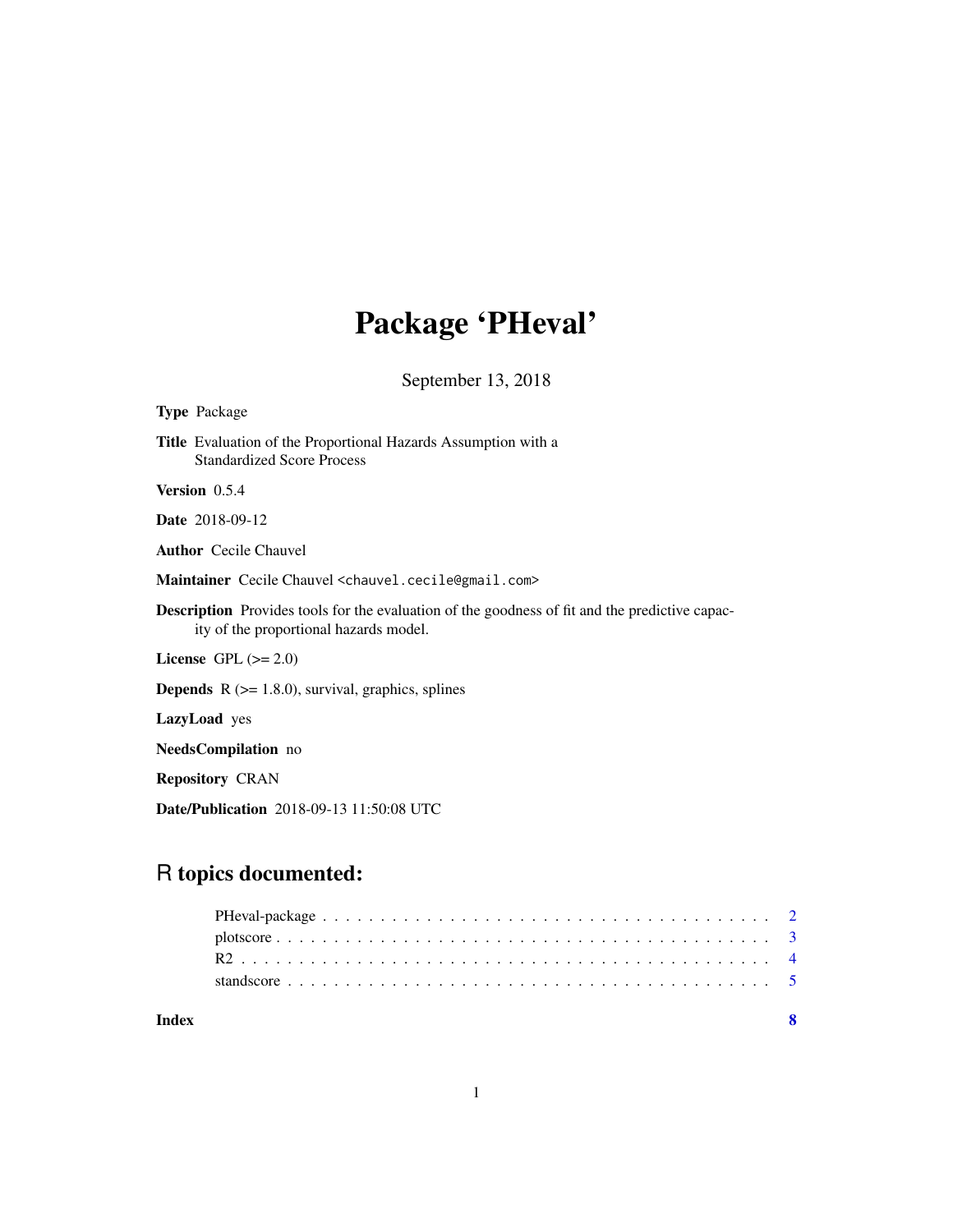<span id="page-1-0"></span>

## Description

This package provides tools for the evaluation of the goodness of fit and the predictive capacity of the proportional hazards model.

# Details

| PHeval            |
|-------------------|
| Package           |
| 0.5.1             |
| 2014-04-20        |
| $GPL$ ( $>=2.0$ ) |
|                   |

This package provides functions to evaluate and plot the standardized score process of OQuigley (2003). The plot of this process over the ranks of the failure times gives an indication of the validity of the proportional hazards assumption. A function to evaluate the  $R^2$  coefficient of OQuigley and Flandre (1994) is provided. This coefficient is a measure of the predictive ability of the proportional hazards model.

#### Author(s)

Cecile Chauvel <cecile.chauvel@upmc.fr>

# References

Chauvel, C. and OQuigley, J. (2014) Tests for comparing estimated survival functions. *Biometrika* 101, 535-552. https://doi.org/10.1093/biomet/asu015 Chauvel, C. and OQuigley, J. (2017) Survival model construction guided by fit and predictive strength. *Biometrics* 73, 483-494. https://doi.org/10.1111/biom.12611 OQuigley, J. (2008) *Proportional hazards regression*. Springer New-York. OQuigley J, Flandre P. (1994) Predictive capability of proportional hazards regression. *PNAS* 91, 2310-2314.

# Examples

```
library(survival)
S=standscore(futime+fustat~resid.ds+rx,data=ovarian)
plotscore(S,printCB = TRUE)
```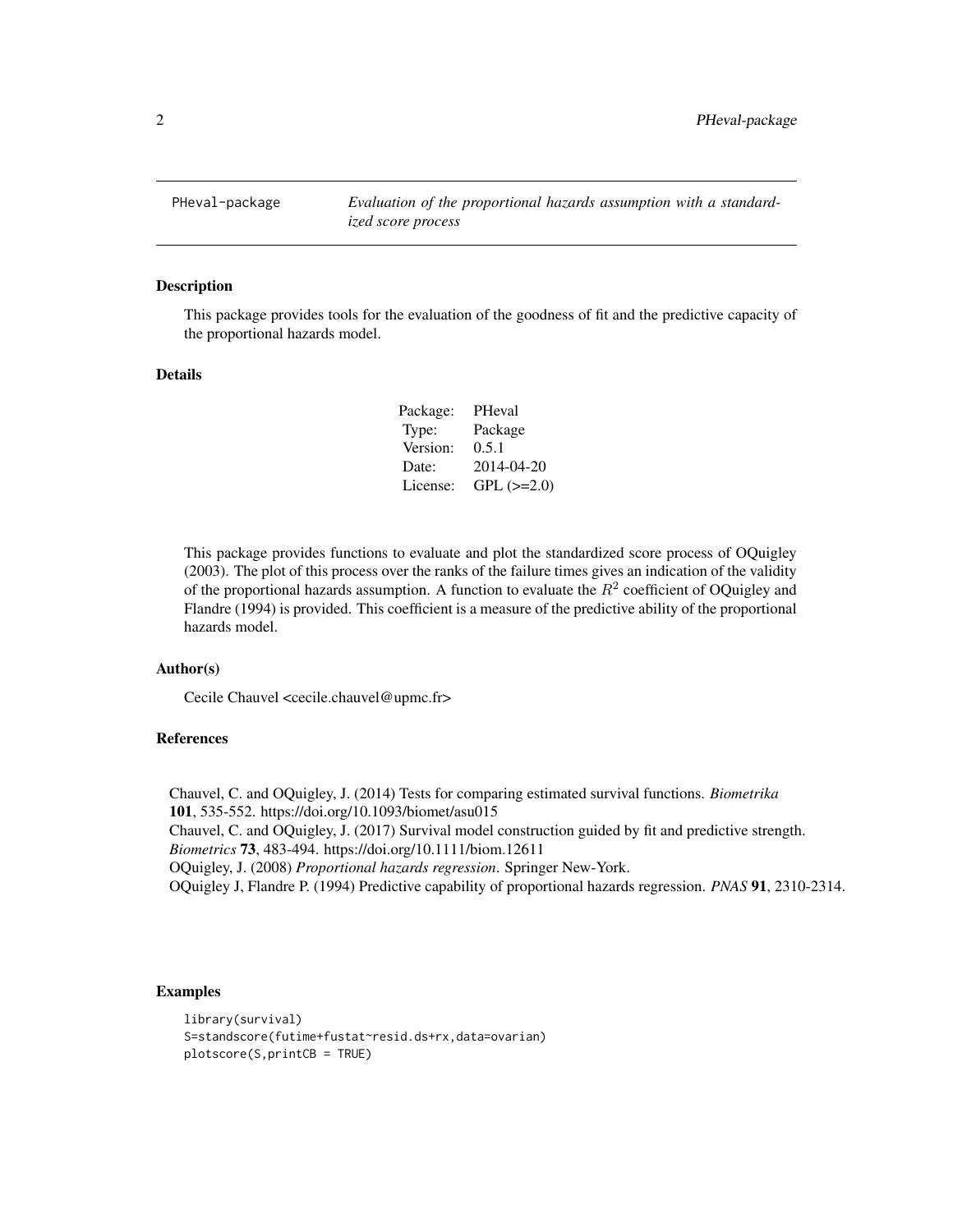#### <span id="page-2-0"></span>plotscore 3

R2(futime+fustat~resid.ds+rx,data=ovarian)

<span id="page-2-1"></span>

# Description

The function plots the standardized score process. This process is a list resulting of an appeal to the function standscore.

## Usage

```
plotscore(s, printCB = FALSE, component.num = 1:dim(s[[1]])[2], main = "",
xlab = "Time", ylab = "Standardized score", ylim)
```
# Arguments

| S                      | A list resulting from a call to the function standscore which corresponds to the<br>process and, possibly, its confidence bands.                                                                                                                  |
|------------------------|---------------------------------------------------------------------------------------------------------------------------------------------------------------------------------------------------------------------------------------------------|
| printCB                | Set print CB = TRUE for plotting the confidence bands. Default is print CB =<br>FALSE.                                                                                                                                                            |
| component.num          | A vector of length lower than the number of covariates. Indicates which compo-<br>nents of the process to plot. For example, set component.num= $c(2,3)$ for plotting<br>the second and third components. By default, all components are plotted. |
| main, xlab, ylab, ylim |                                                                                                                                                                                                                                                   |
|                        | Classical arguments for plotting. See help(plot).                                                                                                                                                                                                 |

# Author(s)

Cecile Chauvel <chauvel.cecile@gmail.com>

#### See Also

[standscore](#page-4-1)

# Examples

library(survival) data(ovarian)

```
#############################################
# Evaluation and plot of the standardized score process at parameter beta0 = 0
score1=standscore(futime+fustat~age+rx,data=ovarian)
plotscore(score1,printCB=TRUE)
```
#### #############################################

# Evaluation of the standardized score process at parameter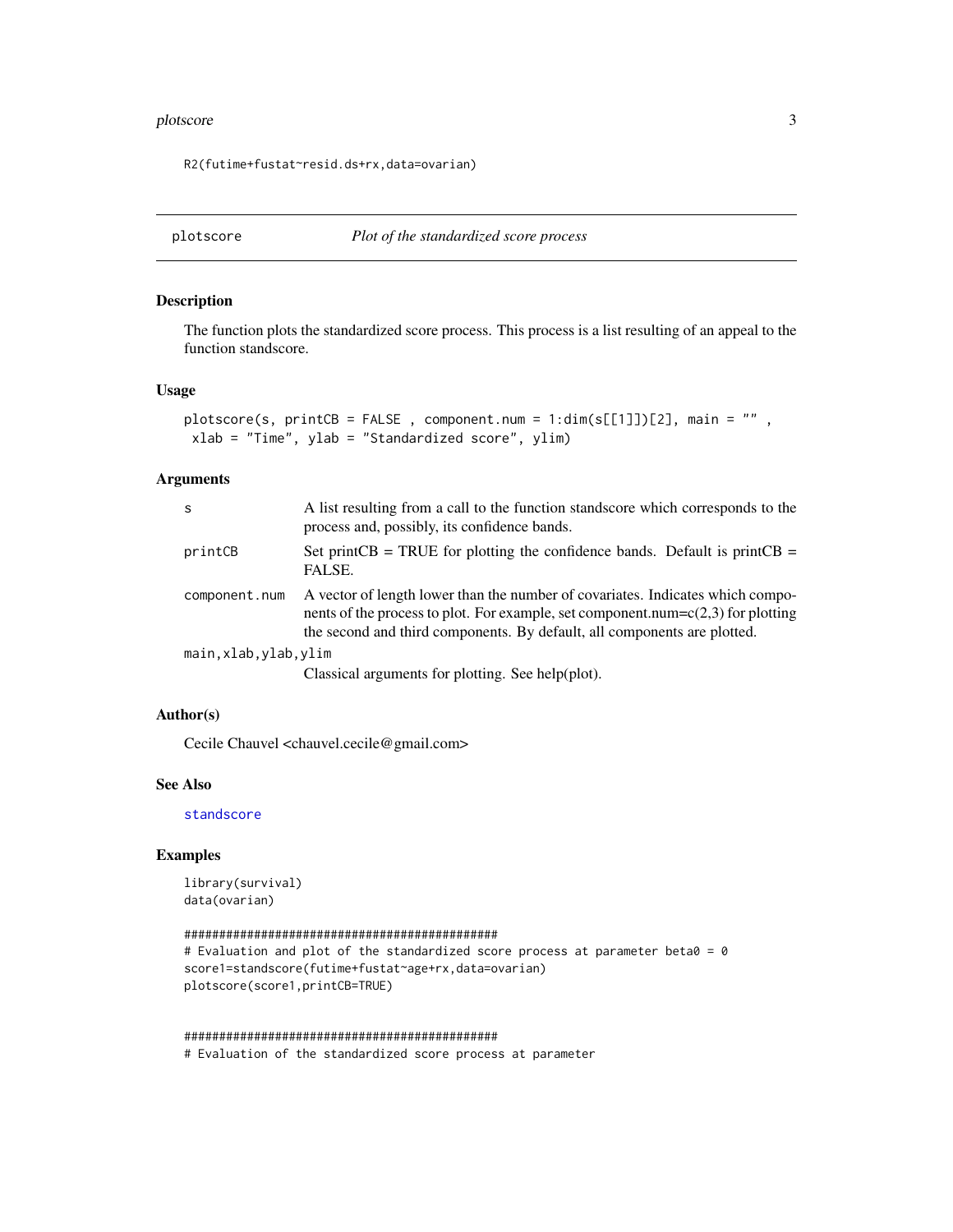<span id="page-3-0"></span>

```
# beta0 = maximum partial likelihood estimator of beta
beta=coxph(Surv(futime,fustat)~age+rx,data=ovarian)$coeff
score2=standscore(futime+fustat~age+rx,data=ovarian,beta0=beta)
```

```
# Separated plots for each regression effect
par(mfrow=c(1,2))
plotscore(score2,printCB=TRUE,component.num=1,main="age")
plotscore(score2,printCB=TRUE,component.num=2,main="rx")
```

```
#############################################
# Evaluation and plot of the standardized score process at parameter beta0 = 0
# without global standardization
score3=standscore(futime+fustat~age+rx,data=ovarian,globstan=FALSE)
plotscore(score3)
```
R2 *R2 coefficient*

# Description

This function calcultates the  $R^2$  coefficient of OQuigley and Flandre (1994) to evaluate the predictive capacity of the proportional hazards model (or Cox model).

# Usage

R2(formula, data)

# Arguments

| formula | A formula object or character string with the time and censoring status separated<br>by "+" on the left hand side and the covariates separated by "+" on the right. For<br>instance, if the time name is "Time", the censoring status is "Status" and the co-<br>variates are called "Cov1" and "Cov2", the formula is "Time+Status~Cov1+Cov2". |
|---------|-------------------------------------------------------------------------------------------------------------------------------------------------------------------------------------------------------------------------------------------------------------------------------------------------------------------------------------------------|
| data    | A data frame with the data. The censoring status should be 1 for failure and 0<br>for censoring. No missing data accepted.                                                                                                                                                                                                                      |

# Details

The program does not handle ties in the data. We suggest to randomly split the ties before using the program.

#### Value

• If one covariate Z is present in the model, the  $R^2$  coefficient is

$$
R^{2} = 1 - \frac{\sum (Zi - E_{b}(Zi))^{2}}{\sum (Zi - E_{0}(Zi))^{2}},
$$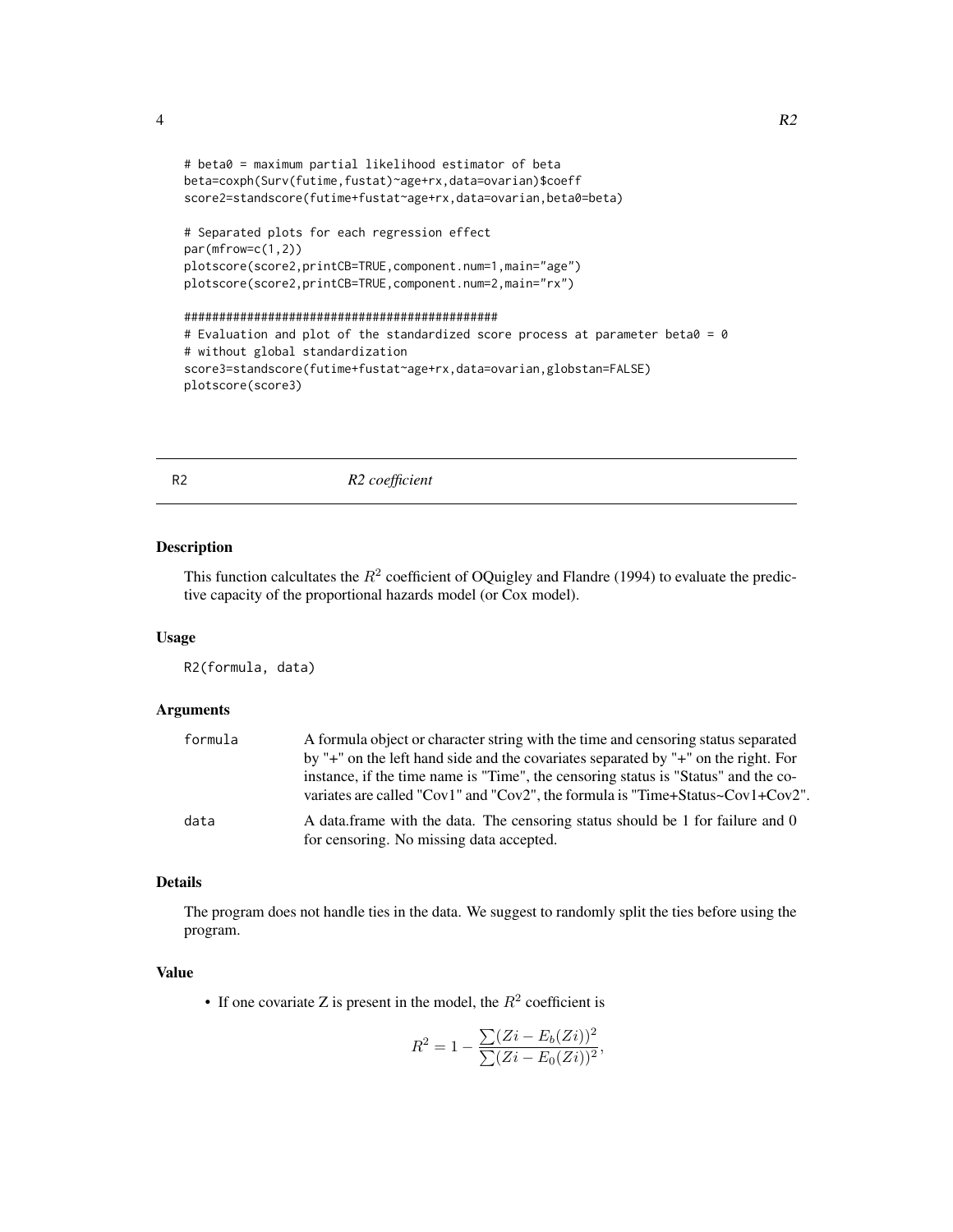<span id="page-4-0"></span>where the sums are over the failures.  $E_b(Z_i)$  is the expectation of Z at the ith failure time under the model of parameter  $b =$  the maximum partial likelihood estimator of the regression coefficient.  $E_0(Z_i)$  is the expectation of Z under the model of parameter 0 at the ith failure time.

• If several covariates are present in the model, the  $R^2$  coefficient is evaluated as in the previous case except that the covariate Z is replaced by the prognostic index  $b'Z$ .

# Author(s)

Cecile Chauvel

# References

```
OQuigley, J. (2008) Proportional hazards regression. Springer New-York. Chapter 12.
OQuigley J, Flandre P. (1994) Predictive capability of proportional hazards regression. PNAS 91,
2310-2314.
```
# **Examples**

```
library(survival)
data(ovarian)
R2(futime+fustat~age,data=ovarian)
R2(futime+fustat~age+rx,data=ovarian)
```
<span id="page-4-1"></span>standscore *Standardized Score Process*

#### Description

This function evaluates the standardized score process of OQuigley (2003). The process helps evaluating the goodness of fit of the proportional hazards model and visualizing the shape of timedependent effects.

#### Usage

```
standscore(formula, data, globstan = TRUE, beta0 = 0)
```
# Arguments

| formula  | A formula object or character string with the time and censoring status separated                                          |
|----------|----------------------------------------------------------------------------------------------------------------------------|
|          | by "+" on the left hand side and the covariates separated by "+" on the right. For                                         |
|          | instance, if the time name is "Time", the censoring status is "Status" and the                                             |
|          | covariates are "Cov1" and "Cov2", the formula is "Time+Status~Cov1+Cov2".                                                  |
| data     | A data frame with the data. The censoring status should be 1 for failure and 0<br>for censoring. No missing data accepted. |
| globstan | With one covariate in the model, globstan has no effect. With several covariates,                                          |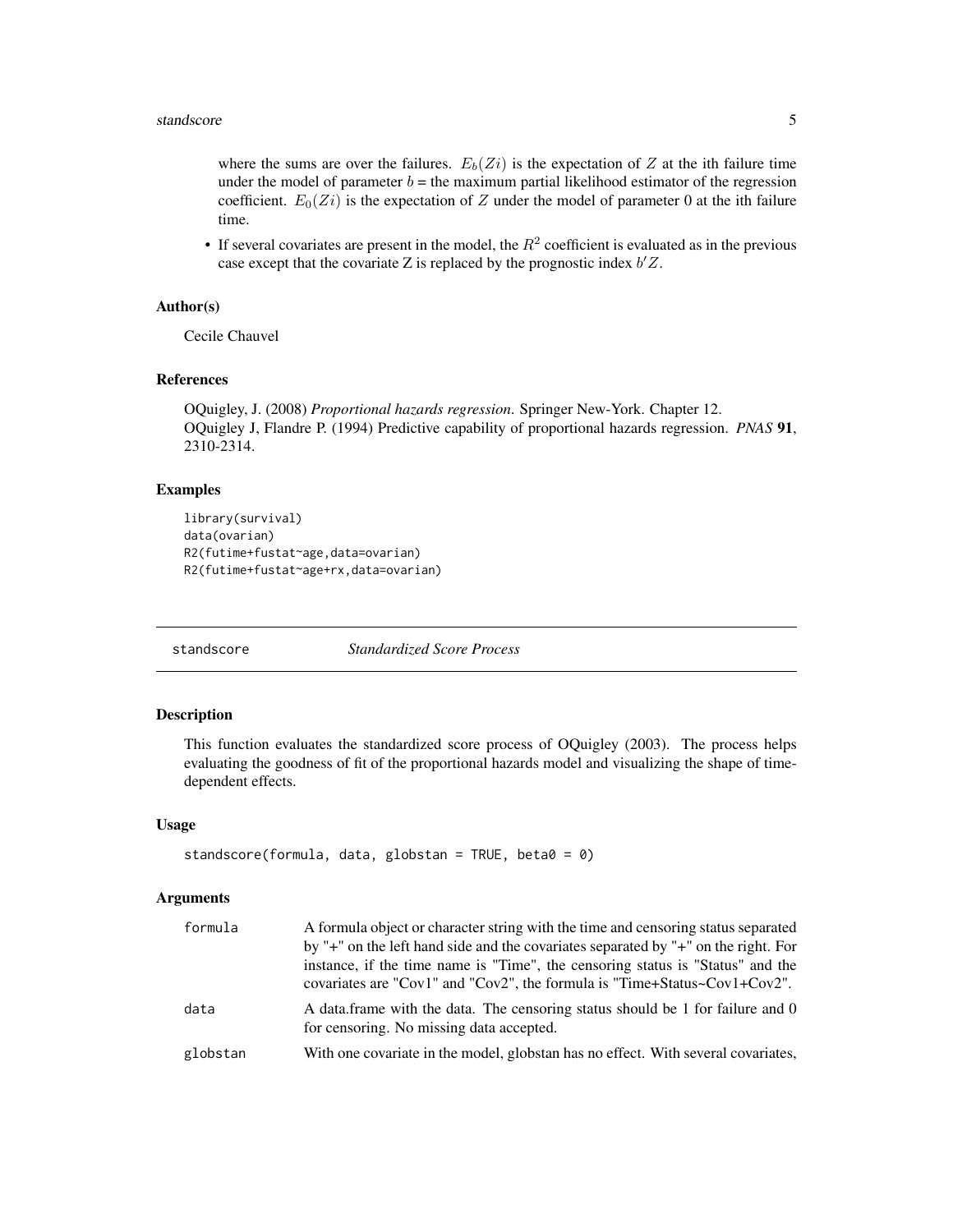|       | • if globstan = TRUE (default) a global standardization by the matrix Sigma<br>is applied to the process. Sigma is the estimator of the variance-covariance<br>matrix between the covariates to the power of - 1/2. With this sandardiza-<br>tion, each component of the process represents the cumulative regression<br>effect of each covariates.                                             |
|-------|-------------------------------------------------------------------------------------------------------------------------------------------------------------------------------------------------------------------------------------------------------------------------------------------------------------------------------------------------------------------------------------------------|
|       | $\bullet$ if globstan = FALSE, no standardization is applied. In this case, the com-<br>ponents of the process are dependent and do not reflect the shapes of the<br>cumulative effects. The confidence bands are not given. The use of glob-<br>$stan = FALSE$ is aimed at performing tests of the value of the regression<br>coefficients (null hypothesis : regression parameter $=$ beta0). |
| beta0 | a vector of parameters to evaluate the process (by default, parameters set to $0$ ).<br>Its length is the number of covariates. Each value corresponds to the regression<br>coefficient for a covariate, in the same order as appearing in formula.                                                                                                                                             |

# Details

The program does not handle ties in the data. We suggest to randomly split the ties before using the program.

# Value

| Score       | A vector or matrix with the value of the standardized score process. Each row<br>corresponds to a failure time, each column to a covariate.                                                                                                                                                                                                             |
|-------------|---------------------------------------------------------------------------------------------------------------------------------------------------------------------------------------------------------------------------------------------------------------------------------------------------------------------------------------------------------|
| Sigma       | The matrix used for the standardization of the process. Sigma is the estimator<br>of the variance-covariance matrix between the coviates to the power of $-1/2$ .<br>This value is present only with multiple covariates and globstan = TRUE.                                                                                                           |
| confbandCOV | A matrix with the confidence bands of the process for a constant regression<br>effect associated with the covariate named COV. Each row corresponds to a<br>failure time. The first column is the lower band and the second column is the<br>upper band. This value is present with one covariate or with multiple covariates<br>and globstan $=$ TRUE. |

# Author(s)

Cecile Chauvel <chauvel.cecile@gmail.com>

# References

Chauvel, C. and OQuigley, J. (2014) Tests for comparing estimated survival functions. *Biometrika* 101, 535-552. https://doi.org/10.1093/biomet/asu015 Chauvel, C. and OQuigley, J. (2017) Survival model construction guided by fit and predictive strength. *Biometrics* 73, 483-494. https://doi.org/10.1111/biom.12611 OQuigley, J. (2008) *Proportional hazards regression*. Springer New-York. Chapter 8.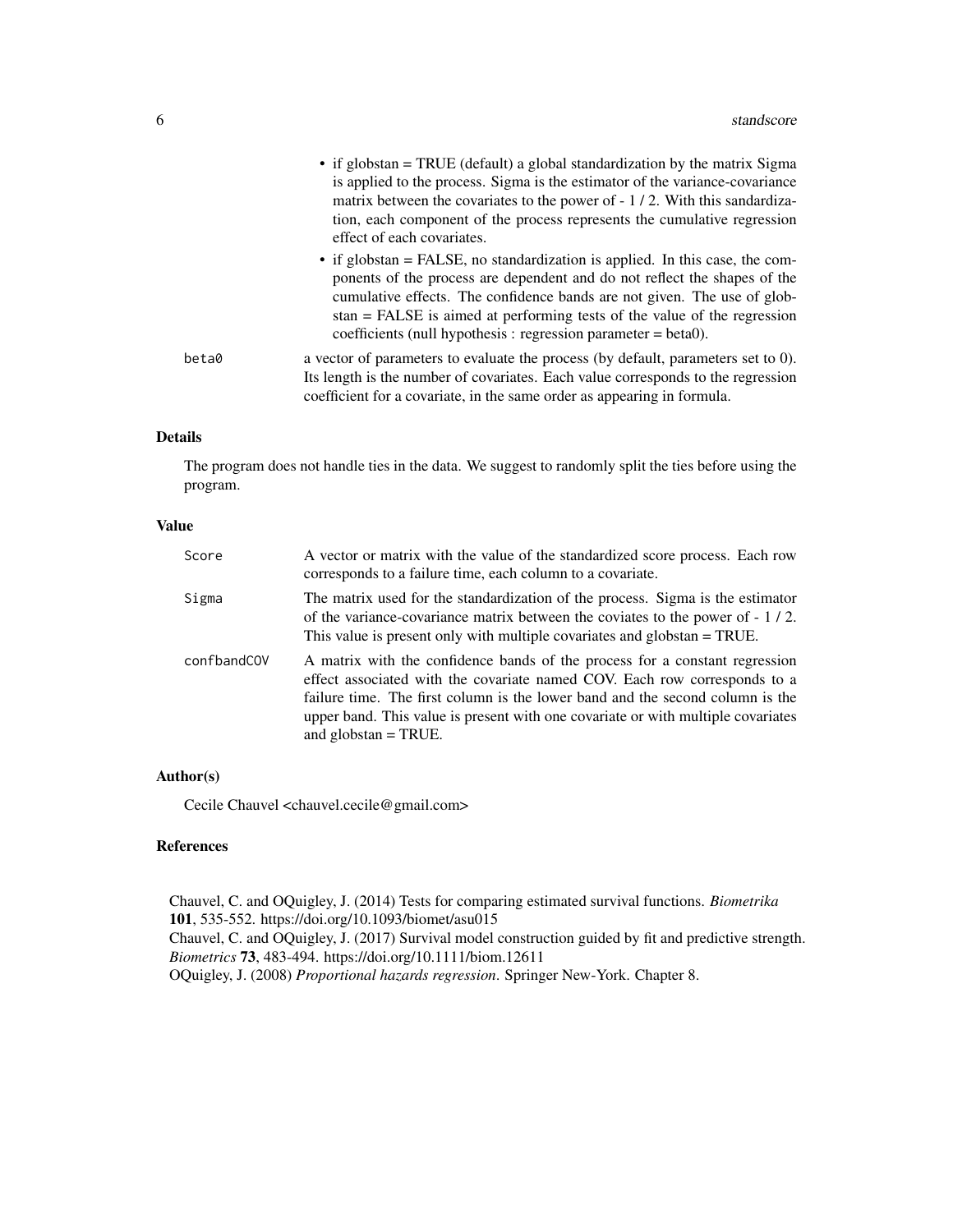#### <span id="page-6-0"></span>standscore and the standard property of the standard property of  $\sim$  7

# See Also

[plotscore](#page-2-1)

#### Examples

```
library(survival)
data(ovarian)
```

```
#############################################
# Evaluation and plot of the standardized score process at parameter beta0 = 0
```

```
score1=standscore(futime+fustat~age+rx,data=ovarian)
plotscore(score1,printCB=TRUE)
```

```
#############################################
```
# Evaluation of the standardized score process at parameter # beta0 = maximum partial likelihood estimator of beta

```
beta=coxph(Surv(futime,fustat)~age+rx,data=ovarian)$coeff
score2=standscore(futime+fustat~age+rx,data=ovarian,beta0=beta)
```
# Separated plots for each regression effect

```
par(mfrow=c(1,2))
plotscore(score2,printCB=TRUE,component.num=1,main="age")
plotscore(score2,printCB=TRUE,component.num=2,main="rx")
```

```
#############################################
# Evaluation and plot of the standardized score process at parameter beta0 = 0
# without global standardization
```

```
fo="futime+fustat~age+rx"
score3=standscore(fo,data=ovarian,globstan=FALSE)
plotscore(score3)
```